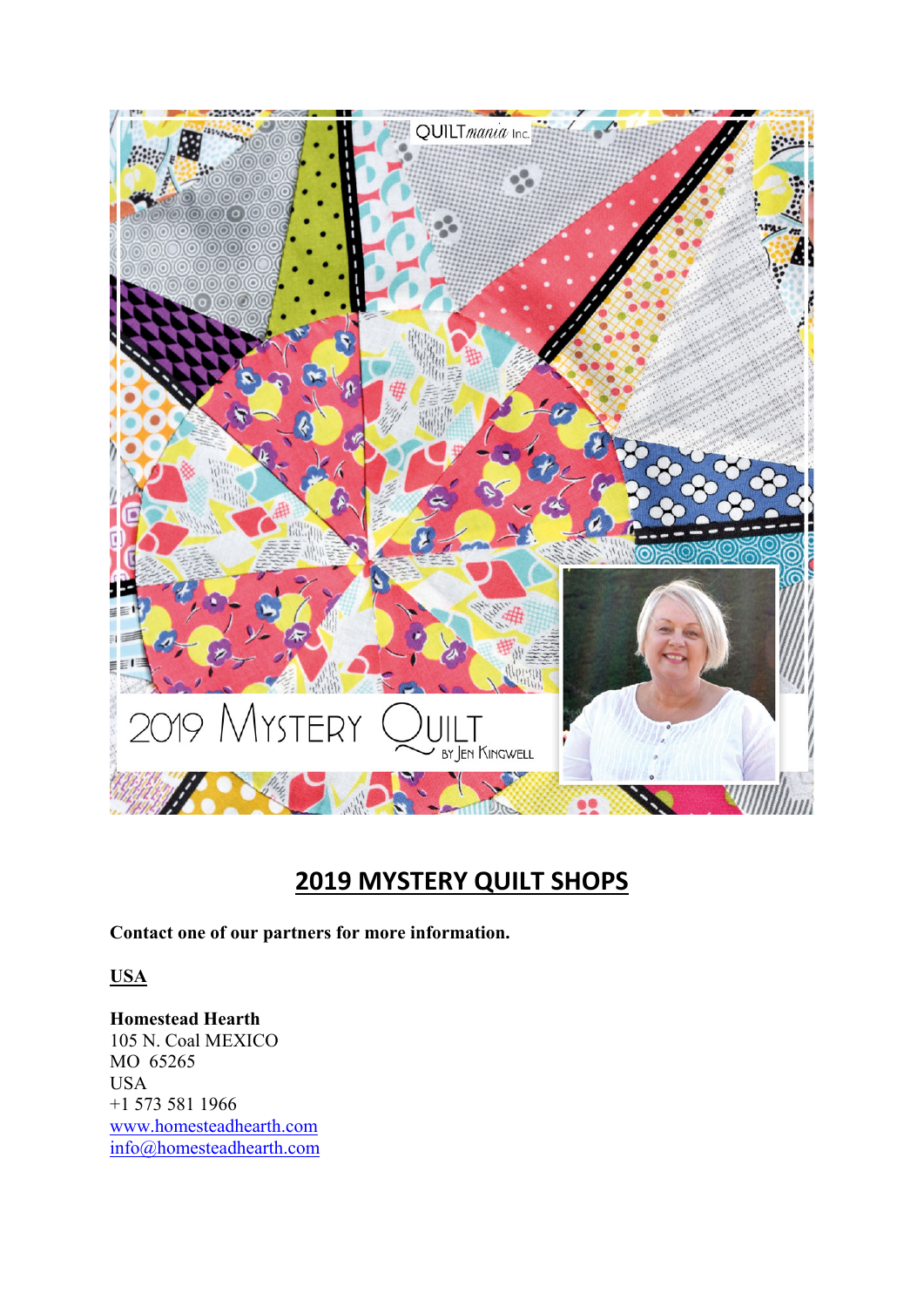#### **Lone Star Quiltworks**

4301A S Texas Avenue Bryan, Texas, 77802 USA + 1 979 595 1072 [https://lonestarquiltworks.com](https://lonestarquiltworks.com/) [lsqwinfo@gmail.com](mailto:lsqwinfo@gmail.com)

#### **Quilted Moose**

109 Enterprise Dr. Gretna, NE 68028 Etats Unis +1 402-332-4178 **[www.quiltedmoose.com](http://www.quiltedmoose.com/)** headmoose@quiltedmoose.com

#### **Oklahoma Quiltworks**

9323 N. Pennsylvania Ave. Oklahoma City, OK 73120 **USA**  $+ 1405 - 842 - 4778$ [www.okquiltworks.com](http://www.okquiltworks.com/) [quilters@okquiltworks.com](mailto:quilters@okquiltworks.com)

## **The Quilter's Lodge**

12214 South 900 East Draper, Utah 84020 Etat- Unis +1 (801) 576-0390 [www.quilterslodge.com](http://www.quilterslodge.com/) [info@quilterslodge.com](mailto:info@quilterslodge.com)

#### **Heartsong Quilts**

345 North River Street Hot Springs, SD 57747 USA +1 605-745-5330 [www.heartsongquilts.com](http://www.heartsongquilts.com/) [bpowers6@goldenwest.net](mailto:bpowers6@goldenwest.net)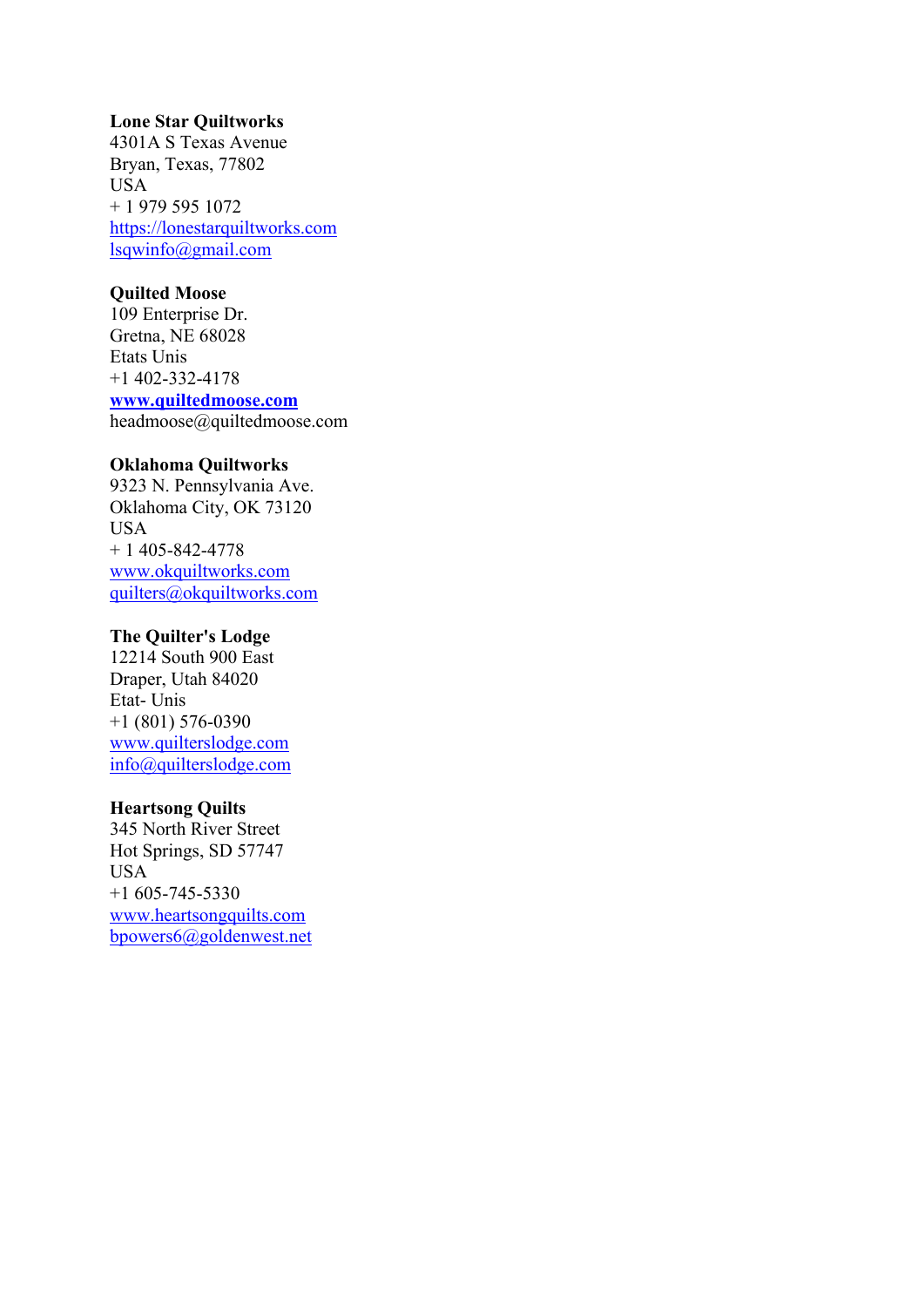## **CANADA**

## **Hyggeligt Fabric**

144 Queen St E Box 2386 St Marys ON N4X 1A5 CANADA 519-284-1508 info@hyggeligt.ca **[www.hyggeligt.ca](http://www.hyggeligt.ca/)**

## **Out Of Hand**

12-6449 Crowchild Trail SW, Calgary, Alberta CANADA T3E 5R7 toll-free: (888) 263-3353 phone:  $+1(403)$  217-4871 [www.out-of-hand.com](http://www.out-of-hand.com/) follow us on Instagram at outofhandyyc and outofhandbom [dei@nucleus.com](mailto:dei@nucleus.com)

# **AUSTRALIA**

**amitié Textiles** 87 Beach Road (Postal PO BOX 812) Torquay VIC 3228 Australia Phone: 03 4241 2109 International: + 613 4241 2109 Instragram: #amitietextiles General Enquiries, Please e-mail: shop@amitie.com.aujenkingwelldesigns@gmail.com **<https://www.amitie.com.au/>**

**Sewn and Quilted** 92 Whitehorse Road, Blackburn, Vic 3130 Australia +61 3 9877 1664 [www.sewnandquilted.com.au](http://www.sewnandquilted.com.au/) [carol@sewnandquilted.com.au](mailto:carol@sewnandquilted.com.au)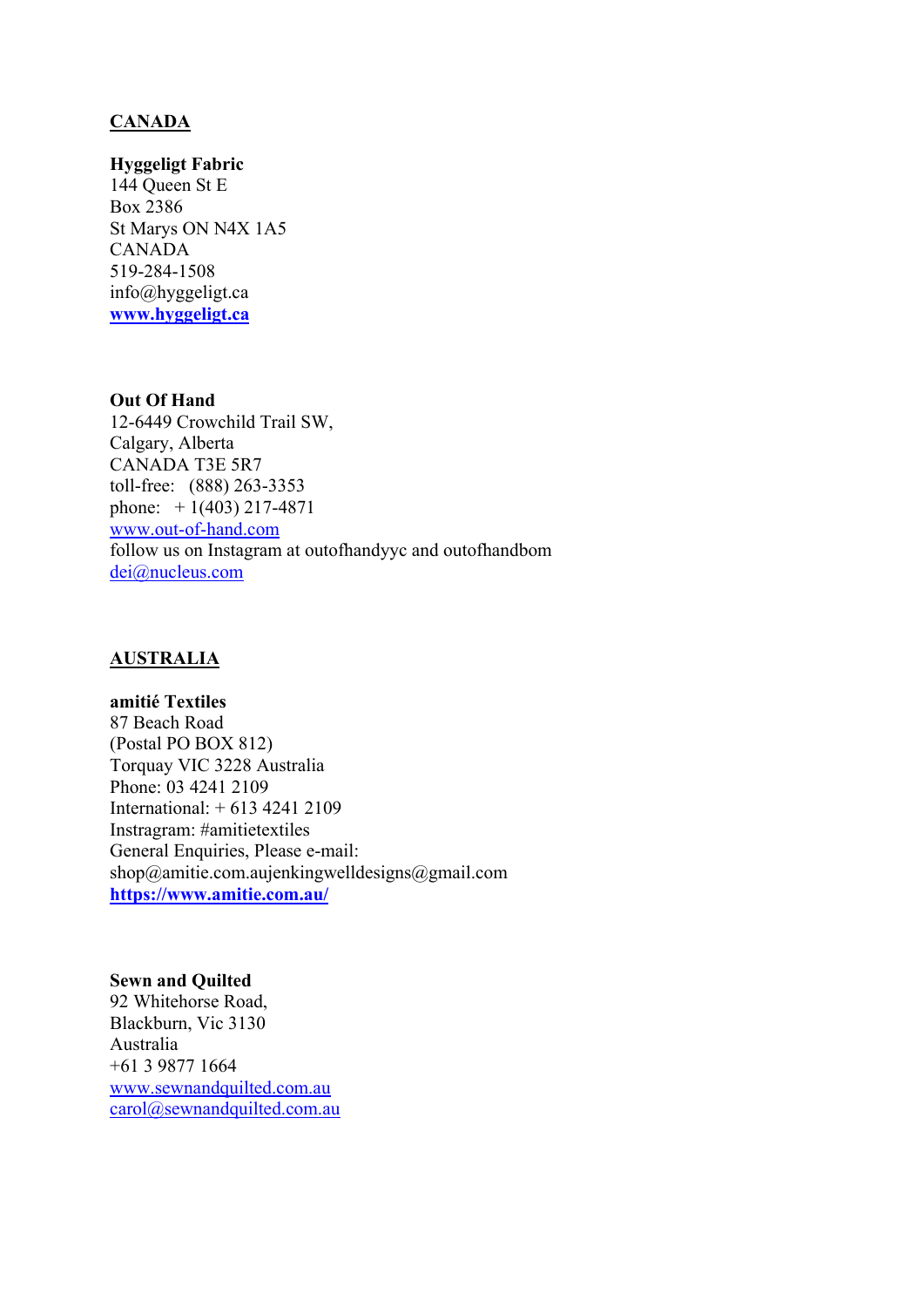# **UNITED KINGDOM**

## **Sew Hot**

1 Harris Street Fleetwood FY7 6QX Royaume-Uni +44 (0)330 111 3690 **[www.sewhot.co.uk/](https://eur02.safelinks.protection.outlook.com/?url=http%3A%2F%2Fwww.sewhot.co.uk%2F&data=02%7C01%7C%7C32ada07d53114eca328f08d659ee8065%7C84df9e7fe9f640afb435aaaaaaaaaaaa%7C1%7C0%7C636795281003581577&sdata=WP1uth5VQQZqQ6EXBUCCNk4LuiLj5ovhiugg7q4b%2FrU%3D&reserved=0)** info@sewhot.co.uk

## **The Cotton Patch**

1283-1285 Stratford Road Hall Green Birmingham B28 9AJ England Tel: +44 (0)121 702 2840 **[www.cottonpatch.co.uk](https://www.cottonpatch.co.uk/)** [mailorder@cottonpatch.co.uk](mailto:mailorder@cottonpatch.co.uk)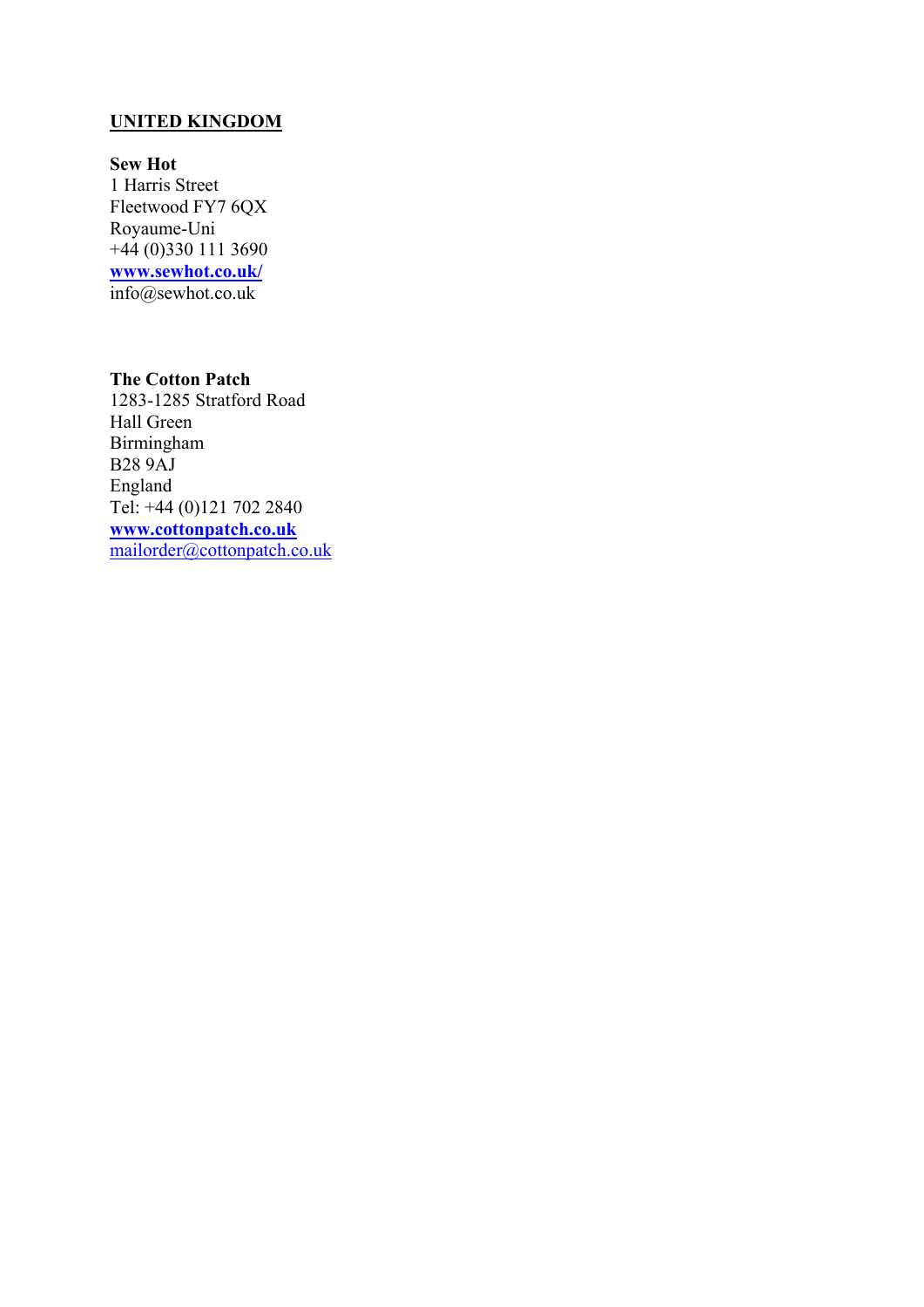# **FRANCE**

## **La Fée Pirouette**

30 Rue de Souprosse 68220 HAGENTHAL LE BAS +33(0)3.89.68.50.40 [www.lafeepirouette-laboutique.com](http://www.lafeepirouette-laboutique.com/) [contact@lafeepirouette.com](mailto:contact@lafeepirouette.com)

## **Bouts de Tissus Rueil**

22 Boulevard du Maréchal Joffre 92500 RUEIL-MALMAISON +33(0)1 47 08 38 07 **[www.boutsdetissusrueil.fr](http://www.boutsdetissusrueil.fr/)** boutsdetissusrueil@gmail.com

# **Le Patchwork d'Emma**

32 Rue Georges Herbin 02430 Gauchy +33(0)7 83 50 81 43 [www.lepatchworkdemma.com](http://www.lepatchworkdemma.com/) [Lepatchworkdemma@gmail.com](mailto:Lepatchworkdemma@gmail.com)

### **ECOLAINES**

25 rue des Maréchales Route de Lorient 35132 Vezin le Coquet - Rennes +33(0)2.99.14.69.27 [www.ecolaines.com](https://www.ecolaines.com/) [ecolaines2@wanadoo.fr](mailto:ecolaines2@wanadoo.fr)

#### **INTERLAINE**

22 Rue Marc Seguin 22950 Trégueux France 02 96 33 84 99 [cch-creations6@orange.fr](mailto:cch-creations6@orange.fr)